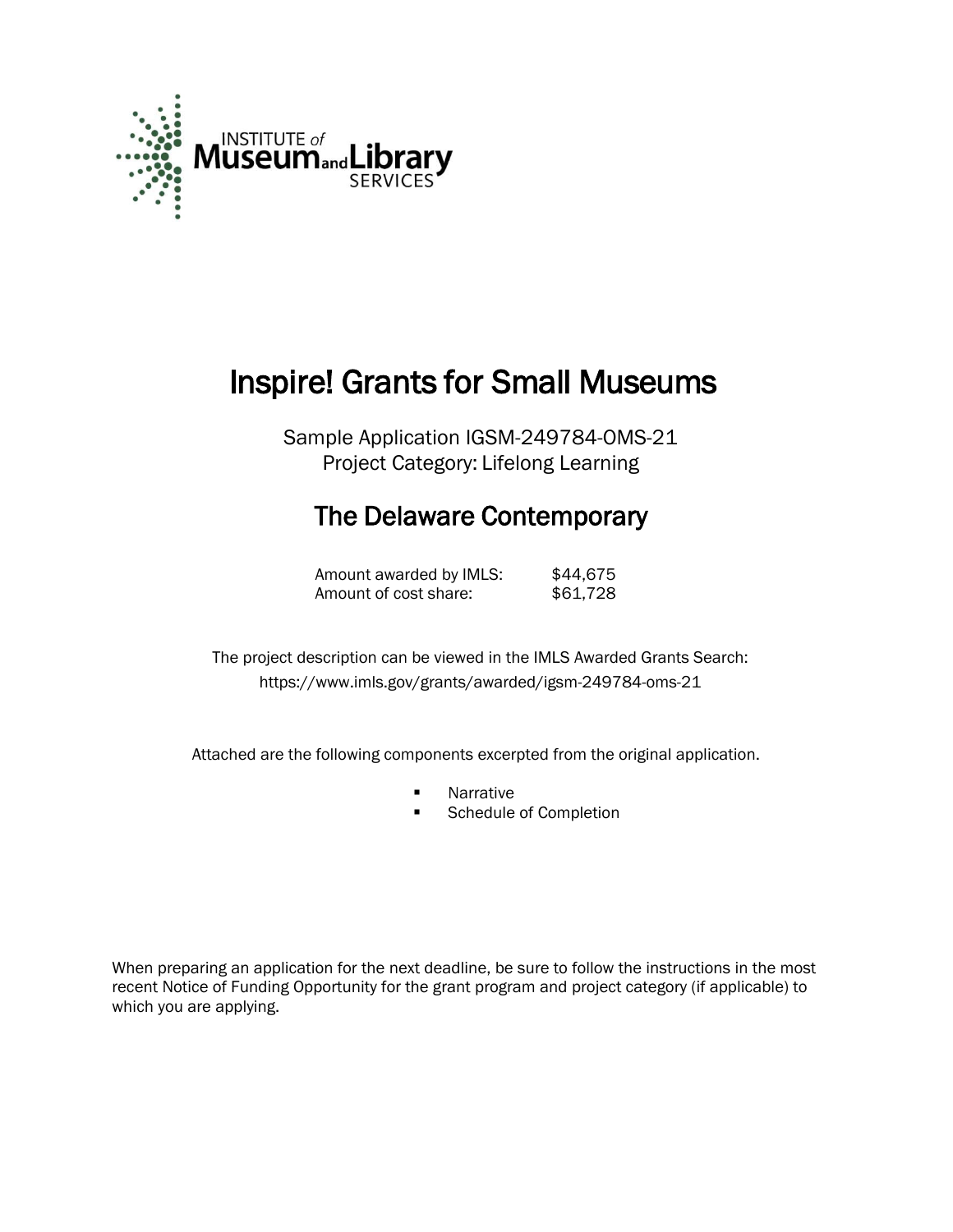#### **Narrative**

#### Project Justification

Creative Arts Club (CAC): Building a Creative Future (BaCF) will improve the well-being of our community by providing teen arts education in a museum setting for those without school art programs, and will enhance the after-school art club experience exponentially by adding vocational exploration of museum and creative industry-related careers. High schools in our area identified a critical need, that they have little to no art curriculum because of reduced funding, a problem common across the U.S. The CAC: BaCF program serves our community's at-risk teen audience through partnership with Title-1 designated high schools throughout the city of Wilmington and New Castle County, with emphasis placed on **service to youth living in low-income households and to youth who identify as a minority**. The combined demographics of the three Title-1 high school partners currently participating in the museum's CAC: BaCF program reveal approximately 35% of students live in low-income households; 56% identify as Black and 26% as Latinx. A 2011 study, *Arts Education in America,* shows that access to arts education for African-American and Hispanic populations is significantly lower than for their White peers and has been steadily declining for three decades. Even though research proves the arts are a good investment for low socioeconomic students – boosting academic performance and college attendance and decreasing dropout rates – schools are not utilizing the arts as a tool to reach their neediest students. **Those who could use the academic benefits of art the most are receiving it the least** (Rabkin, N., & Hedberg, E.C. (2011). *Arts Education in America: What the Declines Mean for Arts Participation*).

The schools value the study of the arts and the development of critical thinking, problem-solving and observational skills that arts education bring. Together with representatives from the high schools involved, our museum staff worked to build the CAC program, now in its seventh-year, locally supported by the 21st Century Fund and the schools themselves. Collaborative partners for the CAC: BaCF program include the high schools and their teaching monitors, the museums' Teaching Artists and the variety of career professionals who serve as Creatives-in-Residence and Guest Speakers, all whom contribute directly and importantly to the development of the project, consulting with museum staff to refine and further develop the components and the model. *Please see Supportingdoc3 for letters of support from partners.*

Partnerships created and sustained through the CAC: BaCF program align with the **Lifelong Learning project category** and provide students with instruction after school in an inquiry-focused museum setting allowing for authentic experiences with museum staff and creative professionals in a formal and informal learning ecosystem. These partnerships will allow TDC to **advance our strategic plan** by weaving the museum more tightly into the fabric of our community to create a lasting impact on participants and our community through high-quality educational experiences and civically engaging projects that push boundaries and inspire new ways of looking at the world to promote lifelong learning and sustained engagement with the arts.

**IMLS Goal to Promote Lifelong Learning:** The BaCF program includes workforce development for CAC participants through cross-disciplinary learning and sustained engagement with a diverse set of peers, museum staff, and creative professionals. CAC: BaCF provides at-risk teens with equitable opportunities to broaden their career horizons and pursue a creative career, and will aid in TDC's as well as IMLS' ongoing efforts toward diversity, equity, and inclusion. Through participation in inquiry-based learning activities and civic projects, students will develop artistic and cultural literacies as well as cross-disciplinary skillsets critical to achieving success in any career. This preparation also develops individuals who become ambassadors for contemporary art and museums and who volunteer, continue to interact in museum spaces and who will, in their diversity, contribute toward the museum field's need to improve diversity and inclusion in the cultural organization.

### Project Work Plan

Building a Creative Future (BaCF) extends the success of the museum's Creative Arts Club (CAC), a 7-year pilot program funded by local foundations and participating schools, with the addition of a program of creative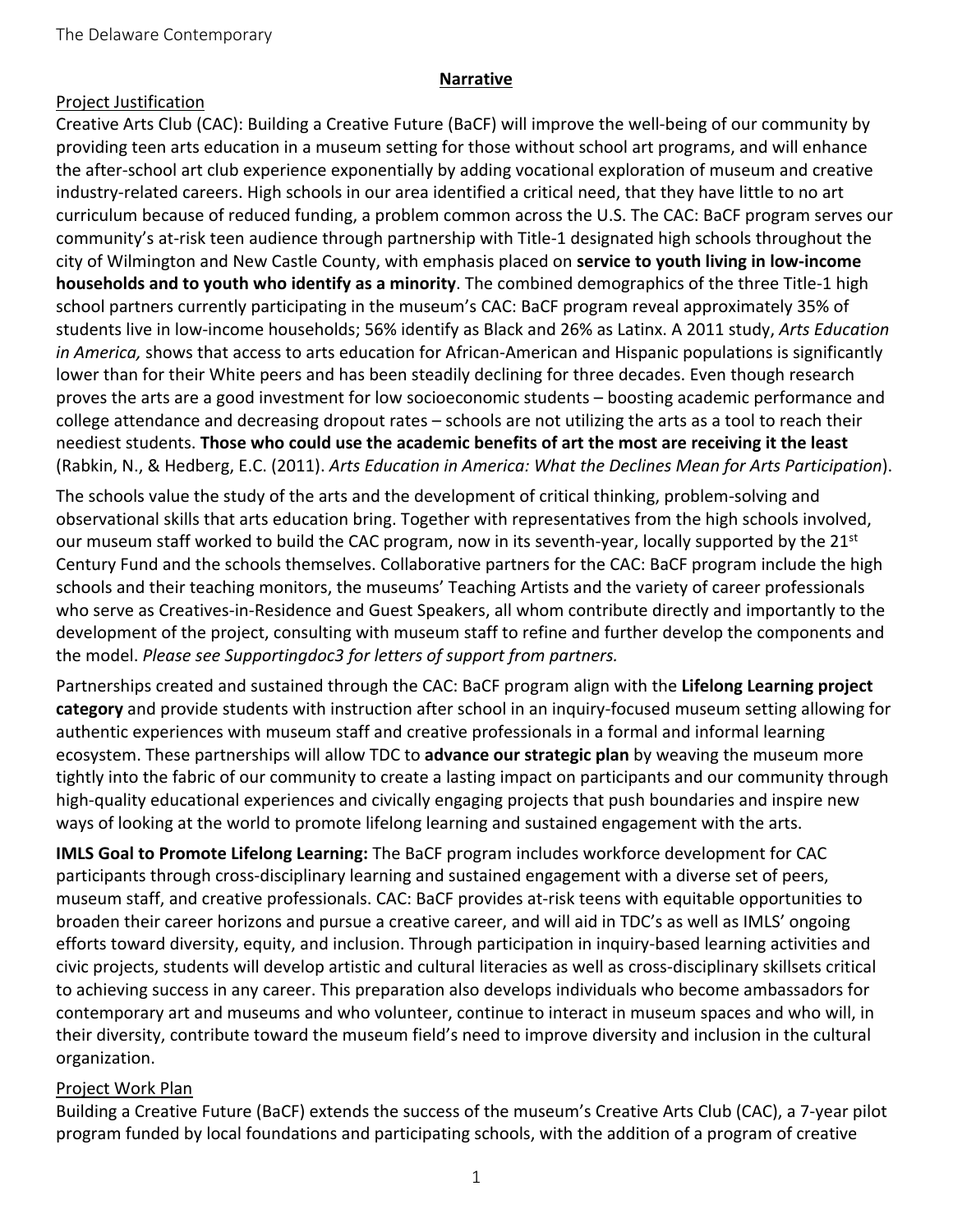professionals to promote job preparedness and cross-disciplinary skill development for participating students. CAC: BaCF is an innovative partnership that joins three community high schools with The Delaware Contemporary (TDC). Once a week for 32 weeks each academic year, 85-115 student participants spend at least one academic year in the program, meeting in school for the first month, then after-school at the museum and on weekends for civic and social engagement activities.

**Specific Activities:** Starting in September, TDC's Teaching Artists travel to the participating high schools to meet and recruit students for the CAC: BaCF program. During the in-school sessions, meeting once a week for one month, TDC's Teaching Artists will identify students' areas of interest, appreciation of and experience with the arts, and levels of self-awareness through discussion and a pre-program student assessment. Program goals and objectives will be defined during this time.

During CAC: BaCF sessions held at the museum, students will engage with creative and museum professionals to create individual and collaborative artworks in response to contemporary ideas and issues, as well as participate in the planning and execution of two civic projects. Additionally, students will have the opportunity to visit the work spaces of select participating creative-industry professionals as well as visit an arts and/or cultural institution during the course of the program. This program serves as the students' "art class" which is not included in their schools' offerings. The museum-an unfamiliar or intimidating setting for some-becomes a safe, familiar environment where teens can develop meaningful relationships with peers and adults. Sustained engagement with a diverse set of peers, Teaching Artists, professionals in creative fields and the museum helps teens feel known and valued. Teaching Artists from TDC conduct workshops on multiple art mediums and the creative process. These sessions are for students of all artistic levels, from those who carry their own sketch pad to those who think they have no artistic talent but appreciate art and the social aspect of being part of artistic creation. CAC: BaCF is designed around the social, cognitive and emotional needs of adolescents, providing a welcoming and inclusive learning environment at this crucial time of their development. TDC's Teaching Artists maintain a safe and positive club environment that encourages artistic expression, understanding, collaboration and other artistic exploration opportunities and skill development for participants to highlight their talents.

**BaCF: Creatives-in-Residence -** To further increase professional opportunities for participating students, TDC complements the current CAC art production curriculum with a program of regional artists and creative professionals as guest artists and speakers – **Creatives-in-Residence (CIR)**. Seventy-five percent of the **CIRs** will identify as minority and come from locally-based businesses. These professionals will work with CAC students to define and understand career expectations and required preparation for professions in the creative industry including: museums and non-profits, furniture design, couture fashion design, architecture, graphic design, interior design, product design, commercial photography, and urban design. In addition to representing minority artists/creative professionals, the selected CIRs will be chosen based on the interests of the teen participants and their experience and commitment to working with students in grades 9-12. Each of the CIRs will be vetted and mentored by professional teaching artists and museum educators to refine their teaching skills, prepare them for working with students, and ensure informed and age-appropriate engagement with the program participants.

The CIR program consists of four one-month residencies and a concluding two-month residency. Professionals meet with the entire CAC group for the first meeting of the month to introduce their body of work and the work of others in their industry. The following three meetings, the CIRs will rotate through three to four groups of students to create and complete a project using the professional tools of their particular creative trade. Throughout the four residencies, the students will be actively producing artwork and products with both the CIRs and the Teaching Artists. The final Creative in Residence works for two months with students as they research, develop, and implement a culminating exhibition and pop-up retail operation to showcase and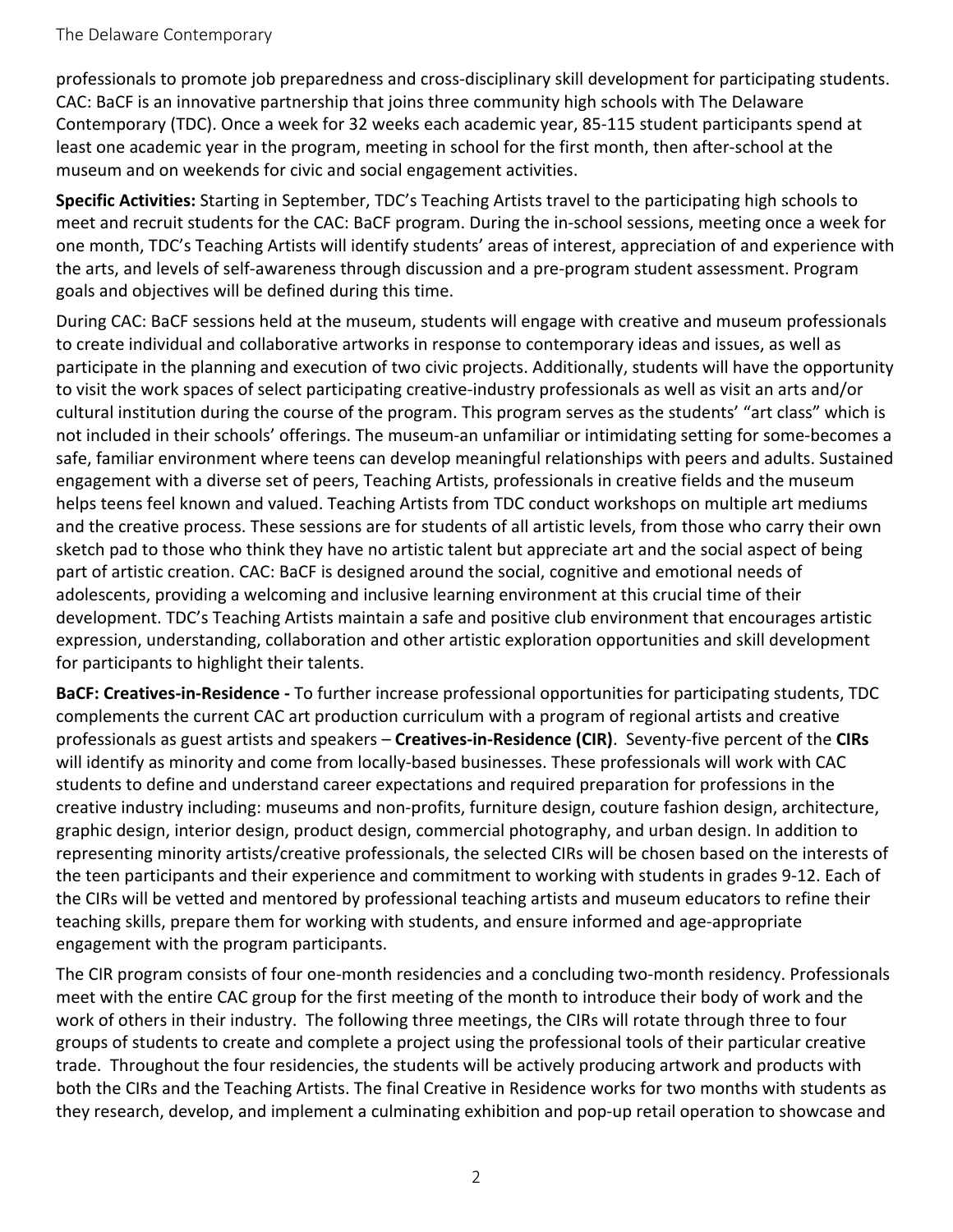sell their body of commercial artwork produced throughout the program. *Please see Supportingdoc1 for examples of past CIRs.*

**In order to promote civic engagement and promote relevant social programming for their peers, the CAC: BaCF participants will also** develop two large-scale social activities at the museum for teens from across the region. Teens will develop programs that appeal to other teens and generate an increase in youth attendance and engagement at the museum. They become active ambassadors and community builders among other youth, not just recipients of services developed by museum staff in collaboration with their schools. These events will be developed and planned by the CAC: BaCF participants and examples of teen events include exhibition openings and/or the opening of a culminating retail space at the end of the school year where teens are able to exhibit and sell merchandise they created throughout the program. *Please see Supportingdoc1 for photos of previous teen events and artwork included in culminating retail space.*

Authentic work with an impact on the museum's community makes teens feel like museum insiders with valuable skills and talents to contribute. Space, staff, and artists are highly accessible, and the work is collaborative, project-based, and culminates in visible results: public programs, events, and exhibitions. CAC alumni say they felt fortunate and respected in this environment, instead of like stereotypical teens troubled, isolated, or unwanted.

Interaction with contemporary art and artists connects teens with adults who embrace risk, experimentation, and questioning in their work. Participants engage with art, responding and interacting through dialogue, projects, and activities. They are able to expand their thinking about what art is, what it means in society, the life of a working artist, and prospective careers in the arts. Supportive staff mentor and welcome teens with respect and trust, promoting self-confidence at a stage in life when connecting with adults can be difficult. The programs are staff-intensive and involve professionals from varied backgrounds, including art education, contemporary art, and youth development.

Since TDC has piloted the Creative Arts Club part of the proposed project (CAC: BaCF) for **7 years**, the goals, assumptions and risks of the work are realistic and achievable. Additionally, the Building a Creative Future: Creative Arts Club has undergone a partial one-year pilot program, largely interrupted by the outbreak of COVID-19. In response to the COVID-19 pandemic, 2020-2021 academic year CAC: BaCF program activities are being delivered virtually to students via Zoom, Youtube, and the Schoology platform. *Please see Supportingdoc1 to access the 2020/21 CAC: BaCF virtual program content.* TDC staff conduct virtual interviews of the creative professionals in conjunction with recorded art making tutorials for student projects. TDC staff pre-packages all program supplies and delivers project kits to partner schools or directly to the students' homes. Museum staff and teaching artists also conduct weekly zoom sessions in order to support the student's art making projects and maintain social and emotional connections with participants. Additionally, museum staff and teaching artists conduct virtual studio visits and offsite trips to local museums and cultural institutions. The shift to virtual program delivery for the 2020-2021 academic year provides an accessible framework for continuing to provide essential art and social experiences for students in an ever-changing safety and learning landscape that can be replicated if needed.

The Project Director and TDC's Outreach Manager/lead Teaching Artist are primarily responsible for implementing CAC: BaCF. They have the skills and experience necessary to complete the work successfully as demonstrated in the 7-year pilot. The plan is developed in accordance with the framework and strategies employed in the *Room to Rise: Lasting Impact of Teens Arts Programs* (Whitney Museum, 2015 previously cited) with the core components piloted for 7 years by the museum.

The financial and other resources identified that are required for the scope and scale of the project are provided in the project budget based on 7 years' experience and the partial pilot year for BaCF. The methodology for tracking the project's progress is that the Project Director and certified Teaching Artist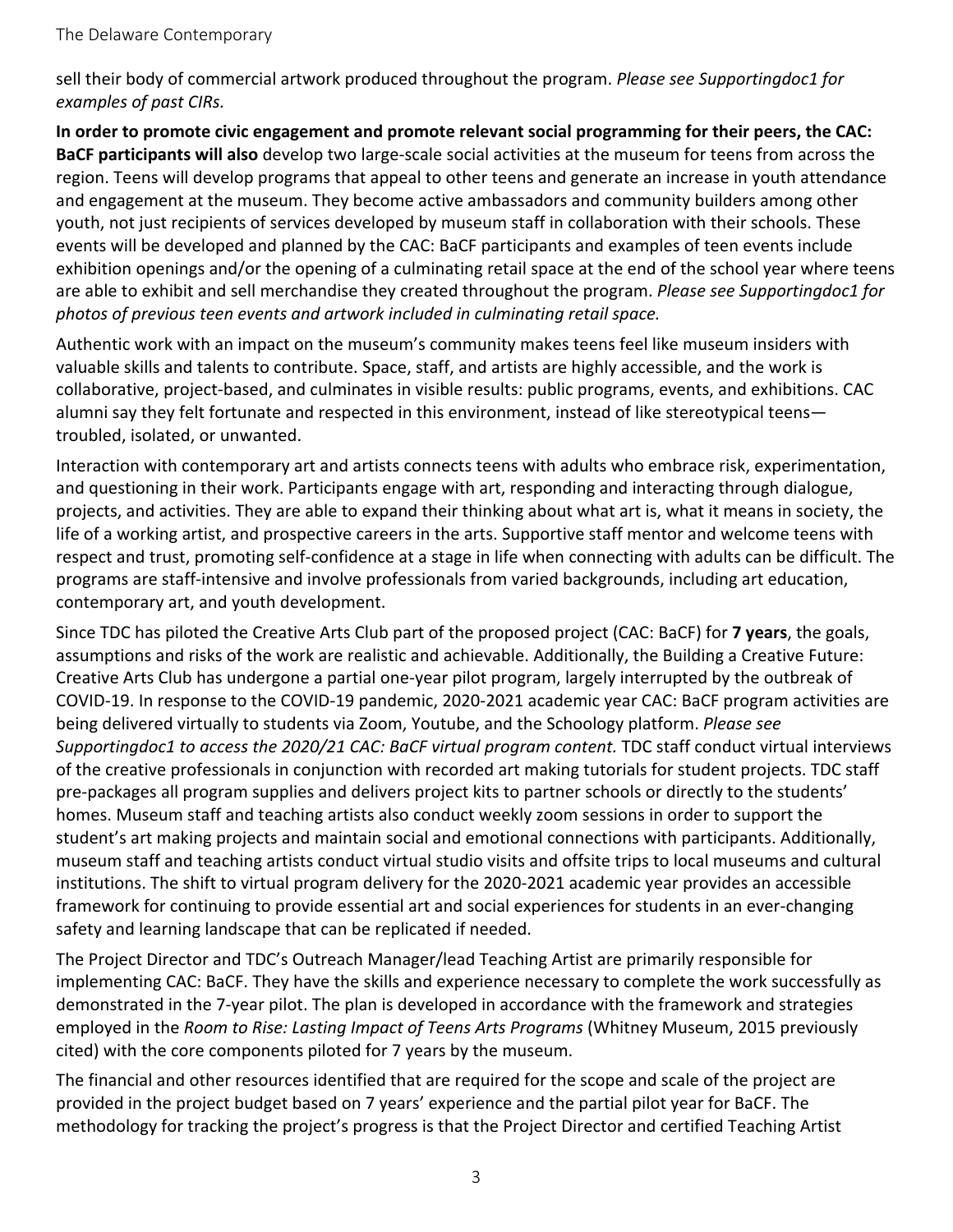review status monthly, ensuring that the curriculum is on track, that field trips occur on a timely basis and that contracts with Creatives-in-Residence are in place and executed in a timely manner.

CAC: BaCF participating high schools meet with TDC every summer to discuss learning needs and determine goals for the program in the upcoming year. Teaching monitors accompany the students to the museum to provide additional support as well as to have the opportunity to engage with students in an informal learning environment. Supportive staff mentor and welcome teens with respect and trust, promoting self-confidence at a stage in life when connecting with adults can be difficult. The Creatives-in-Residence (CIRs) are TDC's primary partners to administer instruction for the project, they are experienced and have expertise in their professions. The CIRs will be chosen based on the interests of the teen participants and their experience and commitment to working with students in grades 9-12. Each of the CIRs will be vetted and mentored by professional teaching artists and museum educators to refine their teaching skills, prepare them for working with students, and ensure informed and age-appropriate engagement with the program participants.

**Sequence of Activities:** Please see the *Schedule of Completion* attachment for the sequence and timeline of the project.

**Tracking Progress:** Participating students will complete pre-and-post program evaluations to assess attitudes and skill sets in addition to program impact. Progress toward achieving intended results of the program will be tracked through informal observation by TDC's Teaching Artists, as well as through collaboration with school educators to observe participants performance in core academic subjects and regular vocational assessments carried out through the participating partner schools.

**Sharing Results:** A model of Building a Creative Future will be produced and shared with other museums at conferences on teen participation in the arts in Fall, 2023. **TDC assures that IMLS support will be acknowledged** in any grant products, publications, websites and presentations developed with IMLS funding.

#### Project Results

In addition to providing authentic and sustained access to arts engagement for students in schools with no formal arts instruction, the CAC: BaCF program establishes the museum as a welcoming and accessible space for teens after school. By providing consistent and sustained support from program staff the CAC: BaCF program supports students' personal development; arts participation and civic engagement; leadership skills, artistic and cultural literacy; and social capital.

It is anticipated that the CAC: BaCF program will support student's personal development as they gain the selfawareness and understanding needed to reach their individual potential. Similar programs have demonstrated a long term impact on participant's frequency of attendance at arts events and organizations, level of active participation with various art forms, and practices related to art appreciation in daily life, thus supporting life-long engagement with the arts and cultural sector. The CAC: BaCF program will also develop students' leadership skills and capacity to think independently, communicate with others, and influence others in an ethical and socially responsible way. Through program activities, participants will develop the ability to observe, analyze, interpret, and make meaning from visual content and cultural values and practices. Students will enhance their social capital or the values, trust, and networks that people use to build bridges with individuals and groups within and outside their communities.

Data used by TDC to assess the success of the program includes the following methods to collect data and determine areas of success and need for improvement. At the beginning of the academic year students will complete a pre-program assessment that is used to measure pre-program engagement, establish their commitment to the program, inform program specific projects or activities, and establish benchmark data to measure student growth and impact of the project. Upon completion of program projects, students must fill out an Artist's Self-Reflection and Evaluation form that describes their approach to the project, what they found successful, and what they could improve upon. Students may also submit completed or in-progress works of art for display on a dedicated public wall at the museum. This allows an opportunity for students to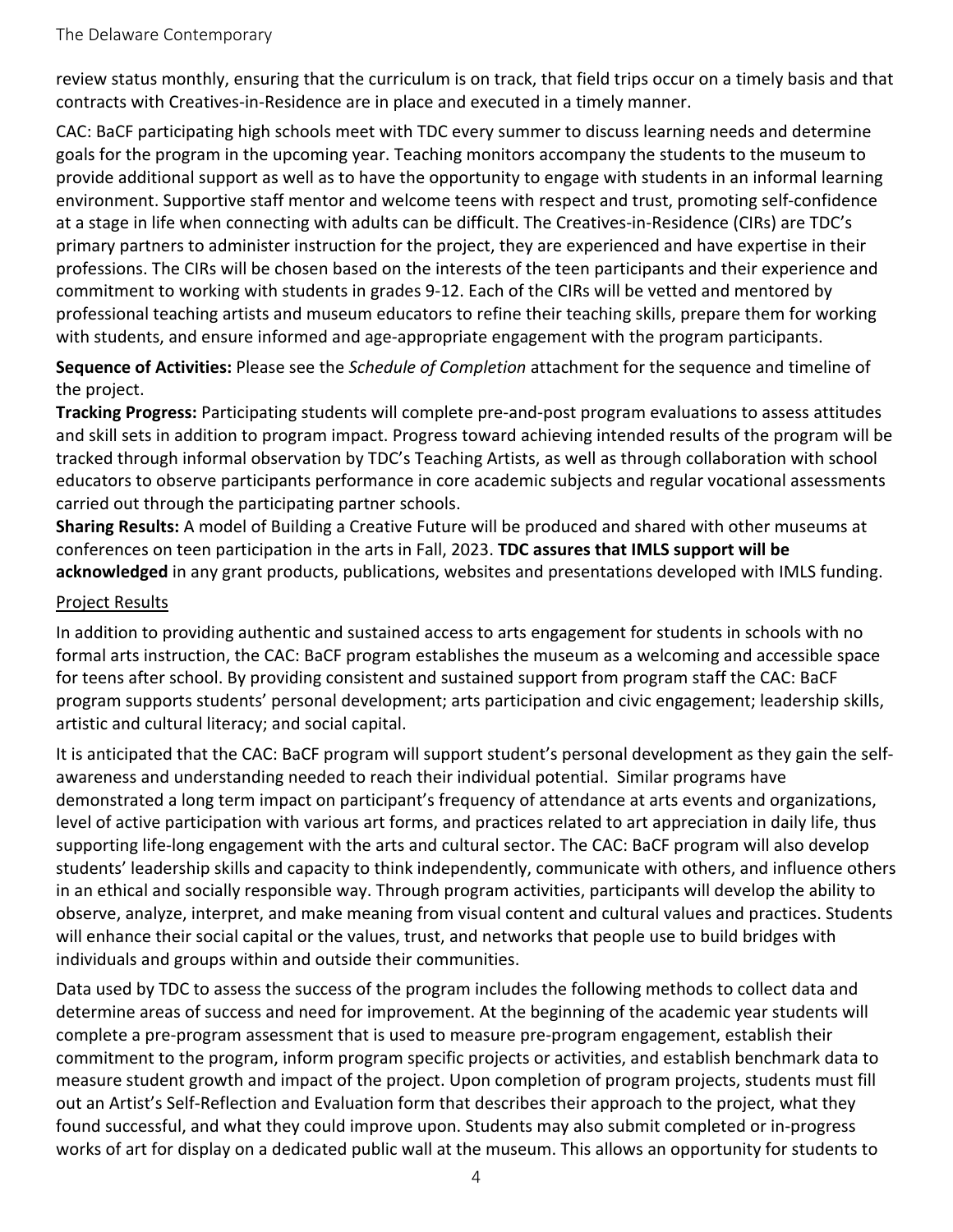reflect not only on their work, but the work of their peers. At the end of the academic year, students also fill out a Creative Arts Club post-program survey.

Also collected is data from the following: 1) The number of participants who improve attendance and classroom performance; 2) A decrease in disciplinary action or other negative behaviors; 3) Number of participants who improve class participation; 4) Growth on the individual student employability rubric noted on the end-of-the year rubric that are provided to students periodically during the school year; 5) Teacher survey; 6) State Assessment in English Language Arts and Mathematics; 7) Classroom grades; and 8) Interviews with Parents/Caregivers.

What we have confirmed, with increasing confidence over the 7-year pilot, is that the students who are involved in after school activities centered on positive social and creative interplay in the arts, such as CAC, demonstrate improvement in all other factors that measure a student's success at school, including grades, attendance, discipline, and vocational employability skills. More importantly, the program creates critical thinkers who are able to see "outside of the box" through the development of problem-solving skills that are necessary for success in any career.

It is expected that students who participate in the CAC: BaCF will retain the highest standards and exhibit growth in the positive employability skills that are expected of all students. Measure: For 10-12 grade students, in all vocational-technical classes, key Employability Indicators are monitored by teachers and school administration on a regular basis. For each student, their measures on the beginning-of-the year employability rubric in each vocational-technical area will be measured against their end-of-the-year rubric. For students who are at the highest standard, this expectation will remain. For students who are not at the highest area in each indicator an improvement will be expected. For 9<sup>th</sup> grade students who are new to employability ratings, it is expected that by the end of the school year they will have rated at the top or only one measure from the top in each employability rating areas.

In addition to their personal and academic development, as students engage with museum educators, teaching artists, and creative professionals they will explore a variety of artistic media and develop their own body of personal and commercial artistic work. Along with a culminating student exhibition at the museum, students will also research, develop, and implement a pop-up retail operation to sell the merchandise they have created throughout the year. Examples of previous commercial student projects include custom skateboard decks, student designed and decorated tote bags, and unique hand-built and wheel thrown ceramic planters.

**Sustainability:** The benefits of teen arts programs in museums are well documented in the *Room to Rise: Lasting Impacts of Teen Programs by the Whitney Museum* (2015). As young people participate in the arts programs show significant improvement in conflict resolution, future orientation, critical response and career readiness. Arts participation also correlates with higher rates of tolerance and lower rates of juvenile delinquency and truancy (Arts and Lifelong Learning: Arts and Social Impact Fact Sheet. Americans for the Arts). It is TDC's intent to use the IMLS grant-funded project model product to seek funding from area business community partners and community foundations who award grants in the arts to sustain the teen art education program and workforce development in Building a Creative Future. The short and long-term outcomes are attractive to businesses who look for individuals with creative, critical thinking skills, leadership experience, collaborative teamwork, and complex problem-solving and decision-making skills.